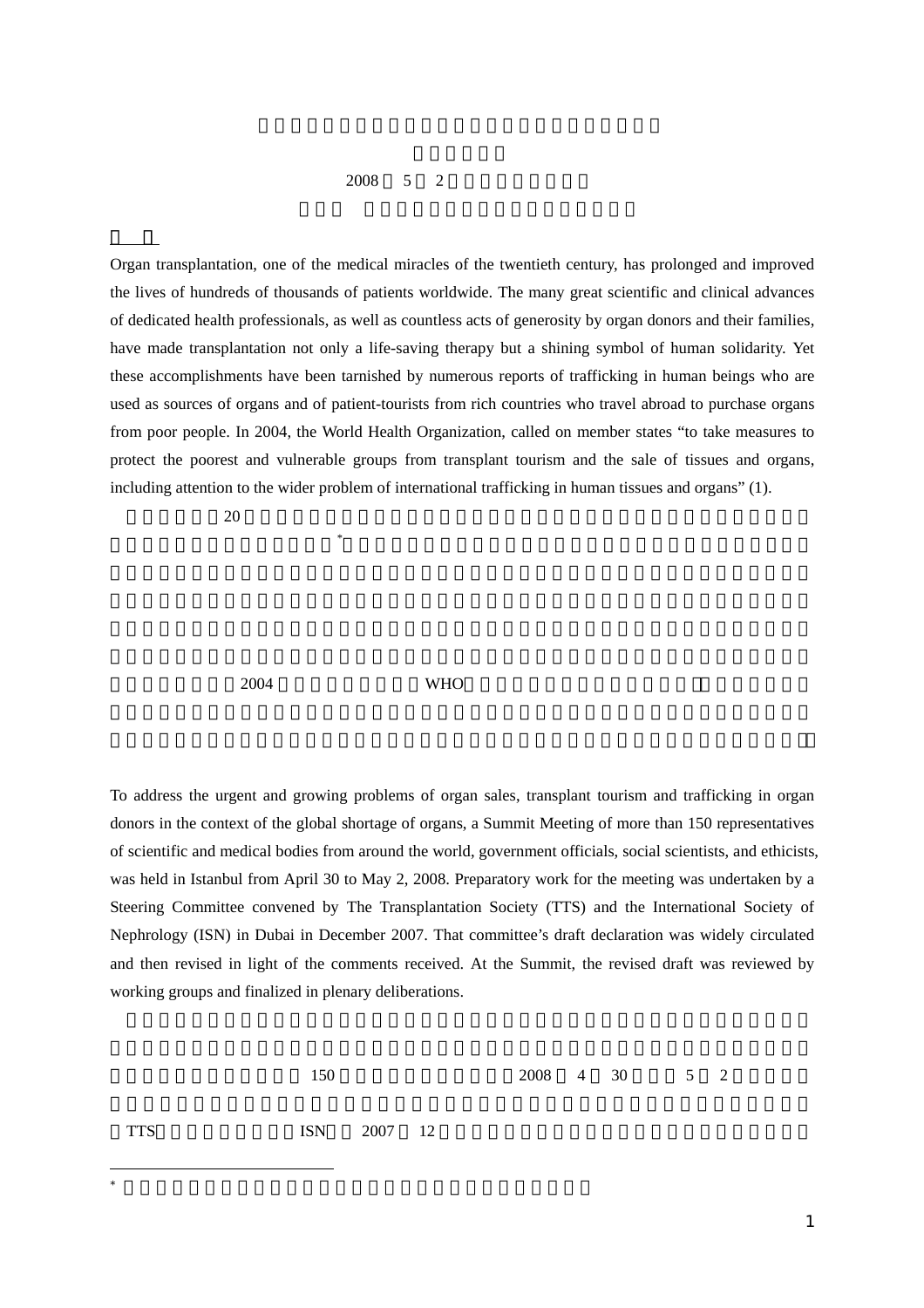This Declaration represents the consensus of the Summit participants. All countries need a legal and professional framework to govern organ donation and transplantation activities, as well as a transparent regulatory oversight system that ensures donor and recipient safety and the enforcement of standards and prohibitions on unethical practices.

この宣言は、サミット参加者の合意に基づいている。すべての国々†

 $\ddot{\pi}$ 

Unethical practices are, in part, an undesirable consequence of the global shortage of organs for transplantation. Thus, each country should strive both to ensure that programs to prevent organ failure are implemented and to provide organs to meet the transplant needs of its residents from donors within its own population or through regional cooperation. The therapeutic potential of deceased organ donation should be maximized not only for kidneys but also for other organs, appropriate to the transplantation needs of each country. Efforts to initiate or enhance deceased donor transplantation are essential to minimize the burden on living donors. Educational programs are useful in addressing the barriers, misconceptions and mistrust that currently impede the development of sufficient deceased donor transplantation; successful transplant programs also depend on the existence of the relevant health system infrastructure.

Access to healthcare is a human right but often not a reality. The provision of care for living donors before, during and after surgery–as described in the reports of the international forums organized by TTS in Amsterdam and Vancouver (2-4)–is no less essential than taking care of the transplant recipient. A positive outcome for a recipient can never justify harm to a live donor; on the contrary, for a transplant with a live donor to be regarded as a success means that both the recipient and the donor have done well.

 $\overline{a}$  $\dagger$  $\ddagger$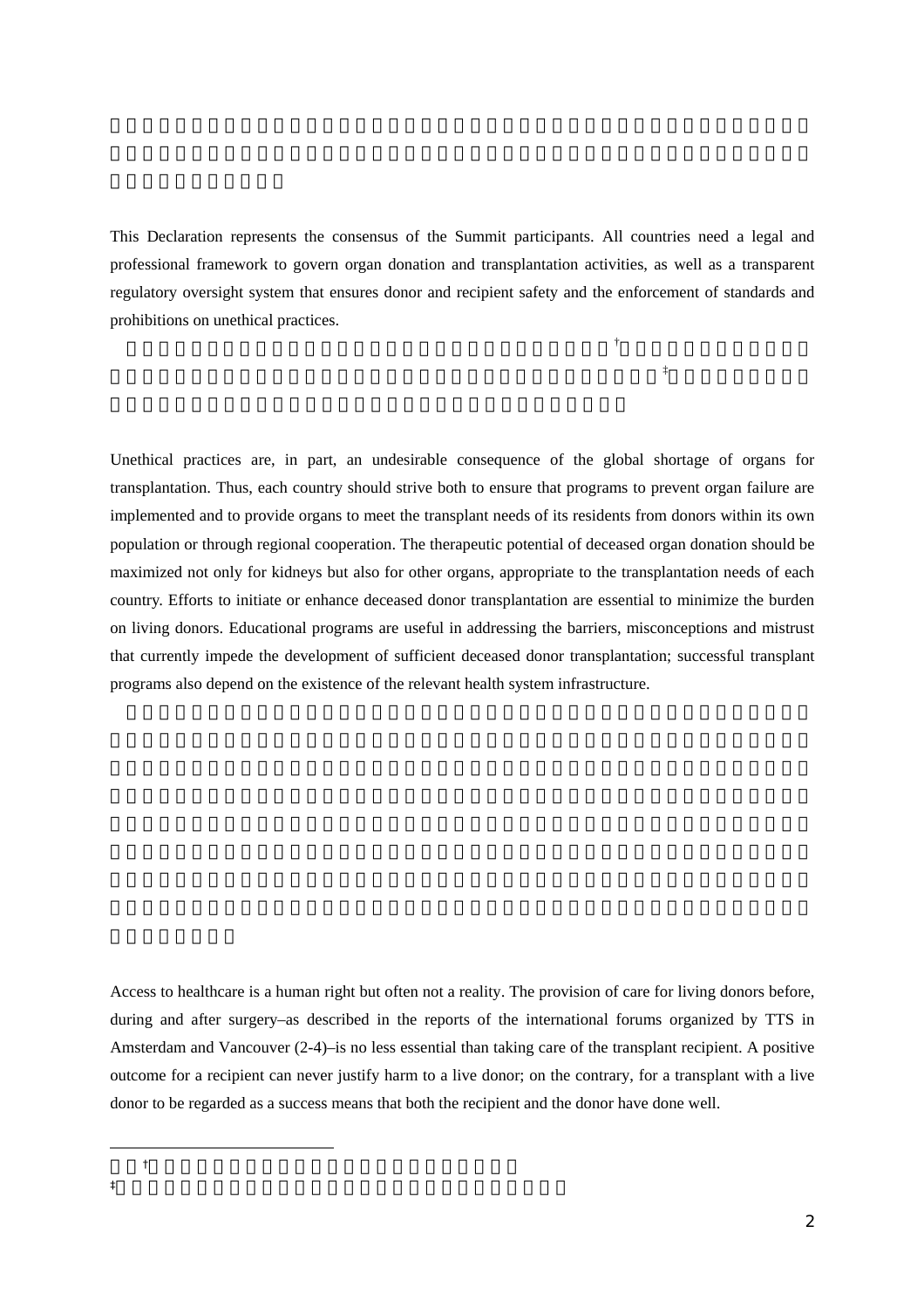This Declaration builds on the principles of the Universal Declaration of Human Rights (5). The broad representation at the Istanbul Summit reflects the importance of international collaboration and global consensus to improve donation and transplantation practices. The Declaration will be submitted to relevant professional organizations and to the health authorities of all countries for consideration. The legacy of transplantation must not be the impoverished victims of organ trafficking and transplant tourism but rather a celebration of the gift of health by one individual to another.

 $\overline{5}$ 

**Organ trafficking** is the recruitment, transport, transfer, harboring or receipt of living or deceased persons or their organs by means of the threat or use of force or other forms of coercion, of abduction, of fraud, of deception, of the abuse of power or of a position of vulnerability, or of the giving to, or the receiving by, a third party of payments or benefits to achieve the transfer of control over the potential donor, for the purpose of exploitation by the removal of organs for transplantation (6).

Organ trafficking

 $6$ 

**Transplant commercialism** is a policy or practice in which an organ is treated as a commodity, including by being bought or sold or used for material gain.

Transplant commercialism

**Travel for transplantation** is the movement of organs, donors, recipients or transplant professionals across jurisdictional borders for transplantation purposes. Travel for transplantation becomes **transplant tourism**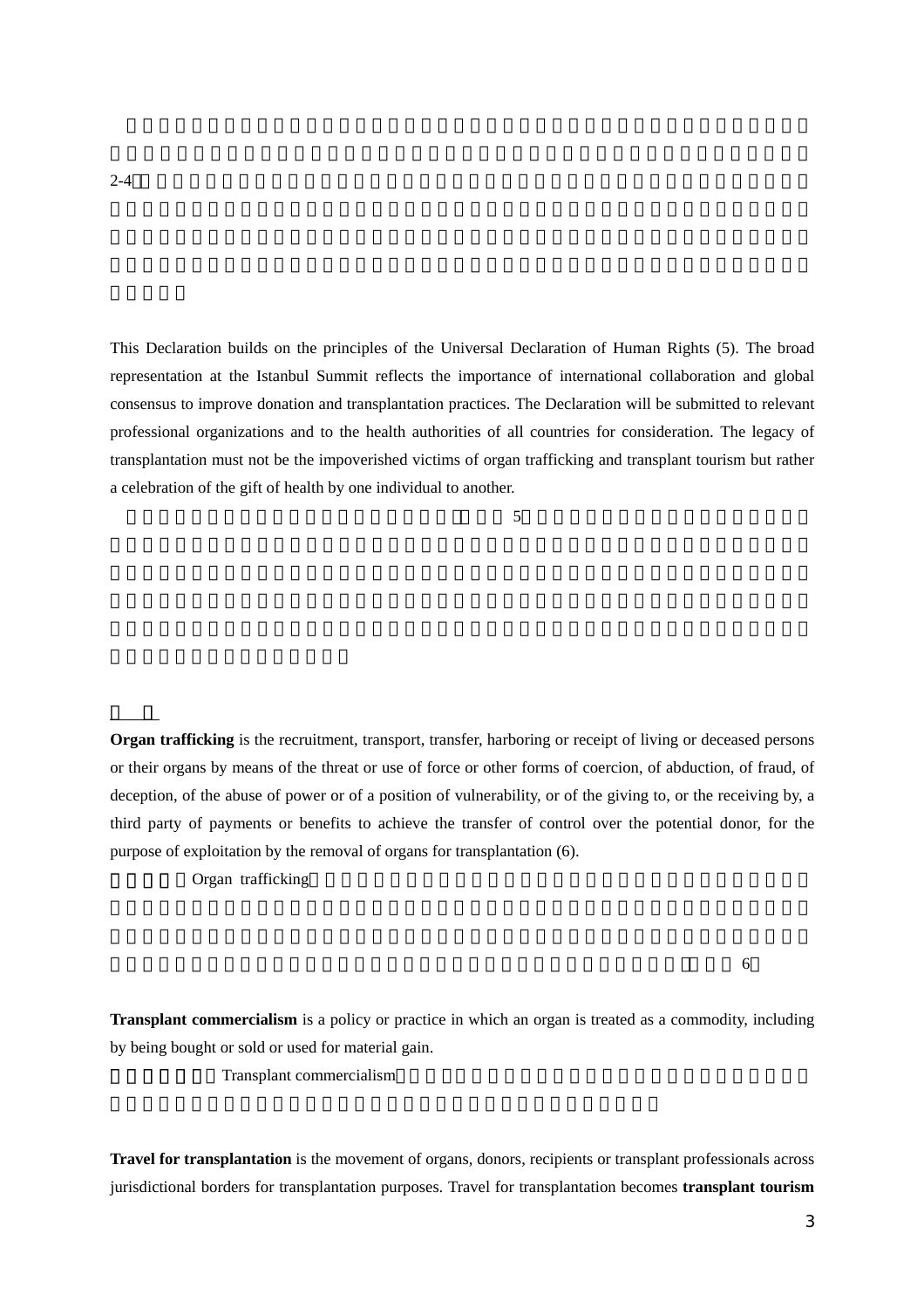if it involves organ trafficking and/or transplant commercialism or if the resources (organs, professionals and transplant centers) devoted to providing transplants to patients from outside a country undermine the country's ability to provide transplant services for its own population.

Travel for transplantation

## transplant tourism

1. National governments, working in collaboration with international and non-governmental organizations, should develop and implement comprehensive programs for the screening, prevention and treatment of organ failure, which include:

a. The advancement of clinical and basic science research;

b. Effective programs, based on international guidelines, to treat and maintain patients with end-stage diseases, such as dialysis programs for renal patients, to minimize morbidity and mortality, alongside transplant programs for such diseases;

c. Organ transplantation as the preferred treatment for organ failure for medically suitable recipients.

a.  $\blacksquare$ 

b.  $\blacksquare$ 

c.

- 2. Legislation should be developed and implemented by each country or jurisdiction to govern the recovery of organs from deceased and living donors and the practice of transplantation, consistent with international standards.
- a. Policies and procedures should be developed and implemented to maximize the number of organs available for transplantation, consistent with these principles;
- b. The practice of donation and transplantation requires oversight and accountability by health authorities in each country to ensure transparency and safety;
- c. Oversight requires a national or regional registry to record deceased and living donor transplants;
- d. Key components of effective programs include public education and awareness, health professional education and training, and defined responsibilities and accountabilities for all stakeholders in the national organ donation and transplant system.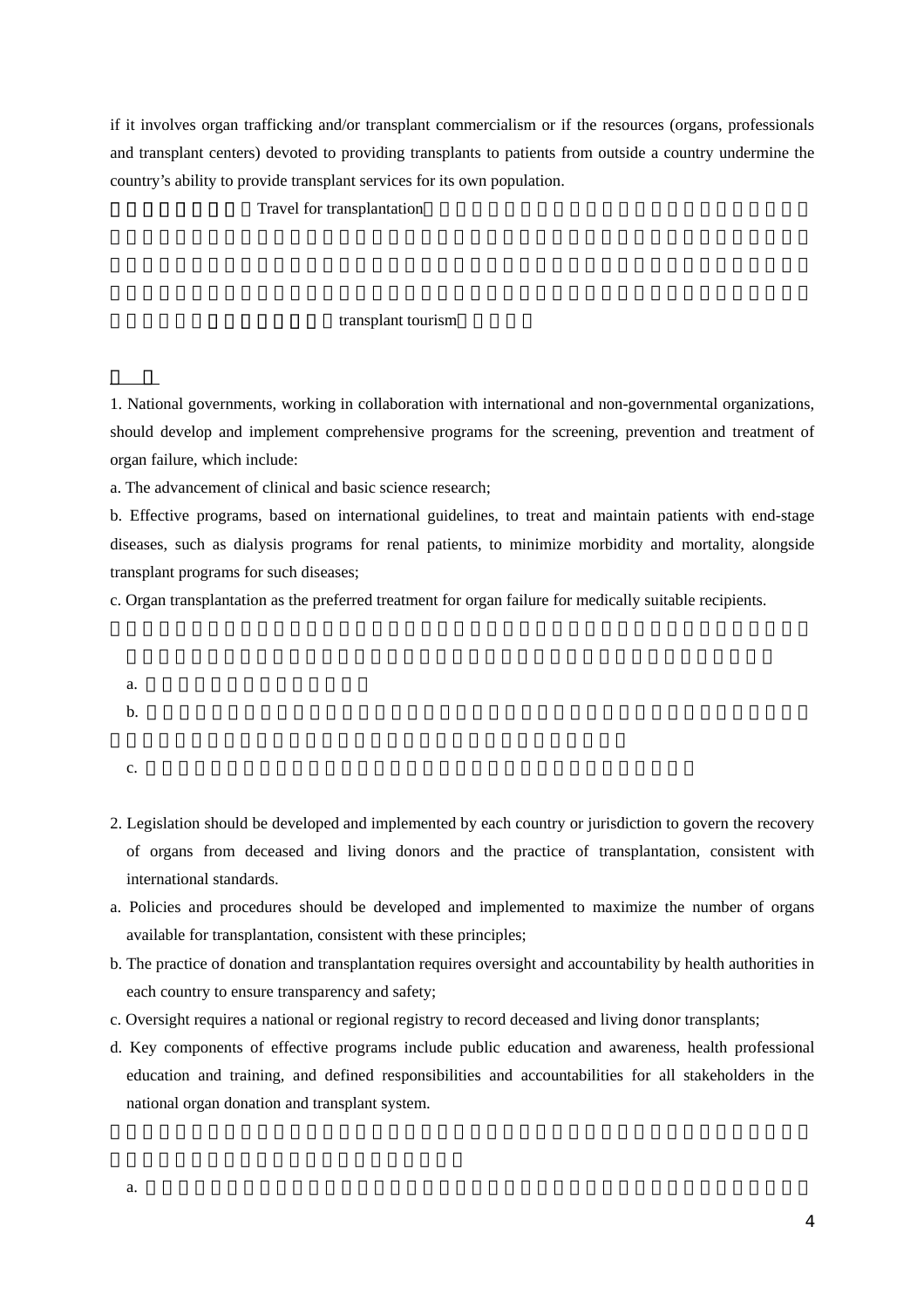b.  $\blacksquare$ 

- $c.$
- $d.$

3. Organs for transplantation should be equitably allocated within countries or jurisdictions to suitable recipients without regard to gender, ethnicity, religion, or social or financial status.

a. Financial considerations or material gain of any party must not influence the application of relevant allocation rules.

a.  $\alpha$ 

- 4. The primary objective of transplant policies and programs should be optimal short- and long-term medical care to promote the health of both donors and recipients.
- a. Financial considerations or material gain of any party must not override primary consideration for the health and well-being of donors and recipients.

- 5. Jurisdictions, countries and regions should strive to achieve self-sufficiency in organ donation by providing a sufficient number of organs for residents in need from within the country or through regional cooperation.
- a. Collaboration between countries is not inconsistent with national self- sufficiency as long as the collaboration protects the vulnerable, promotes equality between donor and recipient populations, and does not violate these principles;
- b. Treatment of patients from outside the country or jurisdiction is only acceptable if it does not undermine a country's ability to provide transplant services for its own population.

a.  $\blacksquare$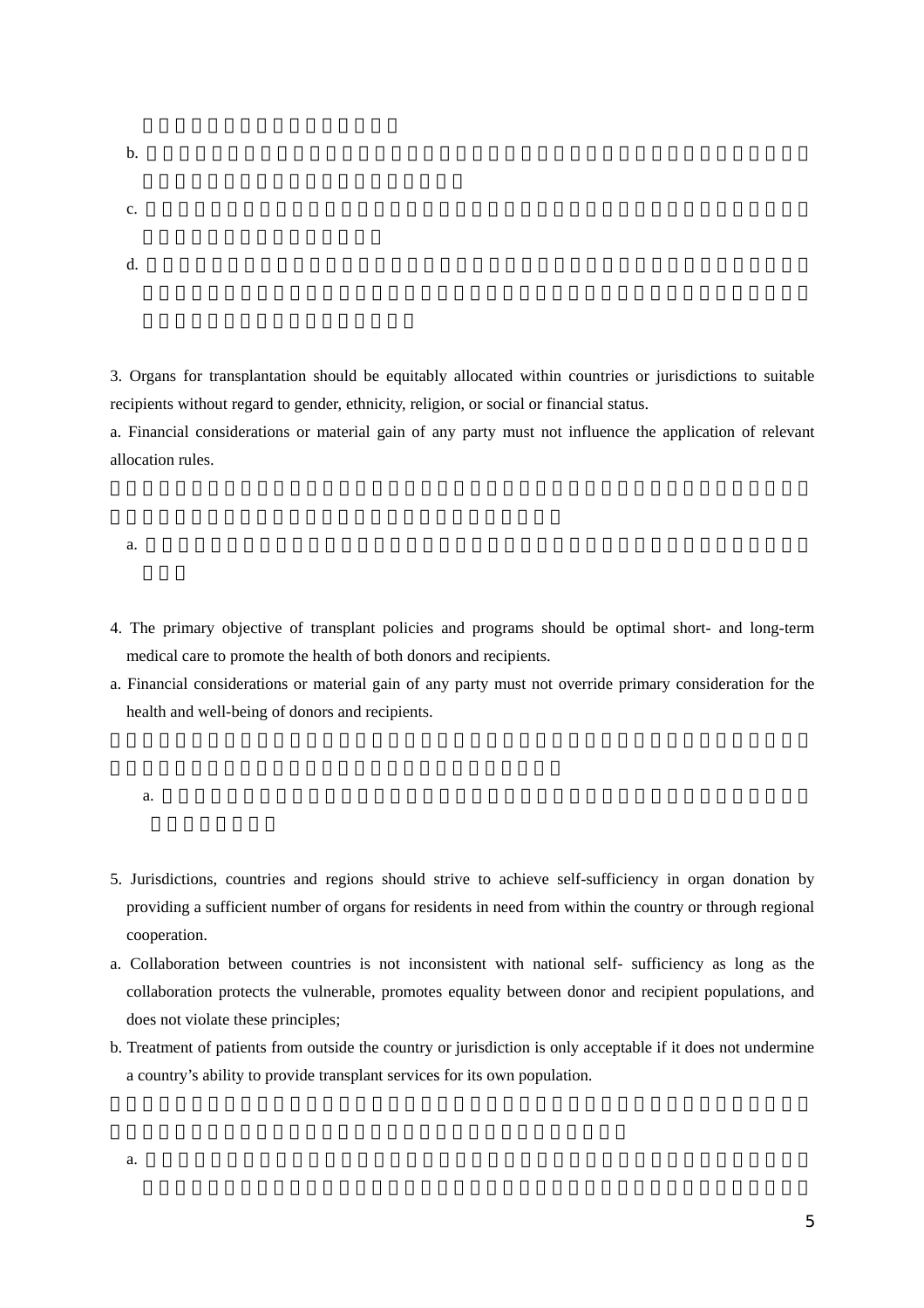- 6. Organ trafficking and transplant tourism violate the principles of equity, justice and respect for human dignity and should be prohibited. Because transplant commercialism targets impoverished and otherwise vulnerable donors, it leads inexorably to inequity and injustice and should be prohibited. In Resolution 44.25, the World Health Assembly called on countries to prevent the purchase and sale of human organs for transplantation.
- a. Prohibitions on these practices should include a ban on all types of advertising (including electronic and print media), soliciting, or brokering for the purpose of transplant commercialism, organ trafficking, or transplant tourism.
- b. Such prohibitions should also include penalties for acts—such as medically screening donors or organs, or transplanting organs—that aid, encourage, or use the products of, organ trafficking or transplant tourism.
- c. Practices that induce vulnerable individuals or groups (such as illiterate and impoverished persons, undocumented immigrants, prisoners, and political or economic refugees) to become living donors are incompatible with the aim of combating organ trafficking, transplant tourism and transplant commercialism.

 $44.25$ 

a.  $\blacksquare$ 

b. 禁止行為の規定には、一定の行為に対する処罰を含むべきである。それらの行為とは、ドナ

c.

Consistent with these principles, participants in the Istanbul Summit suggest the following strategies to increase the donor pool and to prevent organ trafficking, transplant commercialism and transplant tourism and to encourage legitimate, life-saving transplantation programs: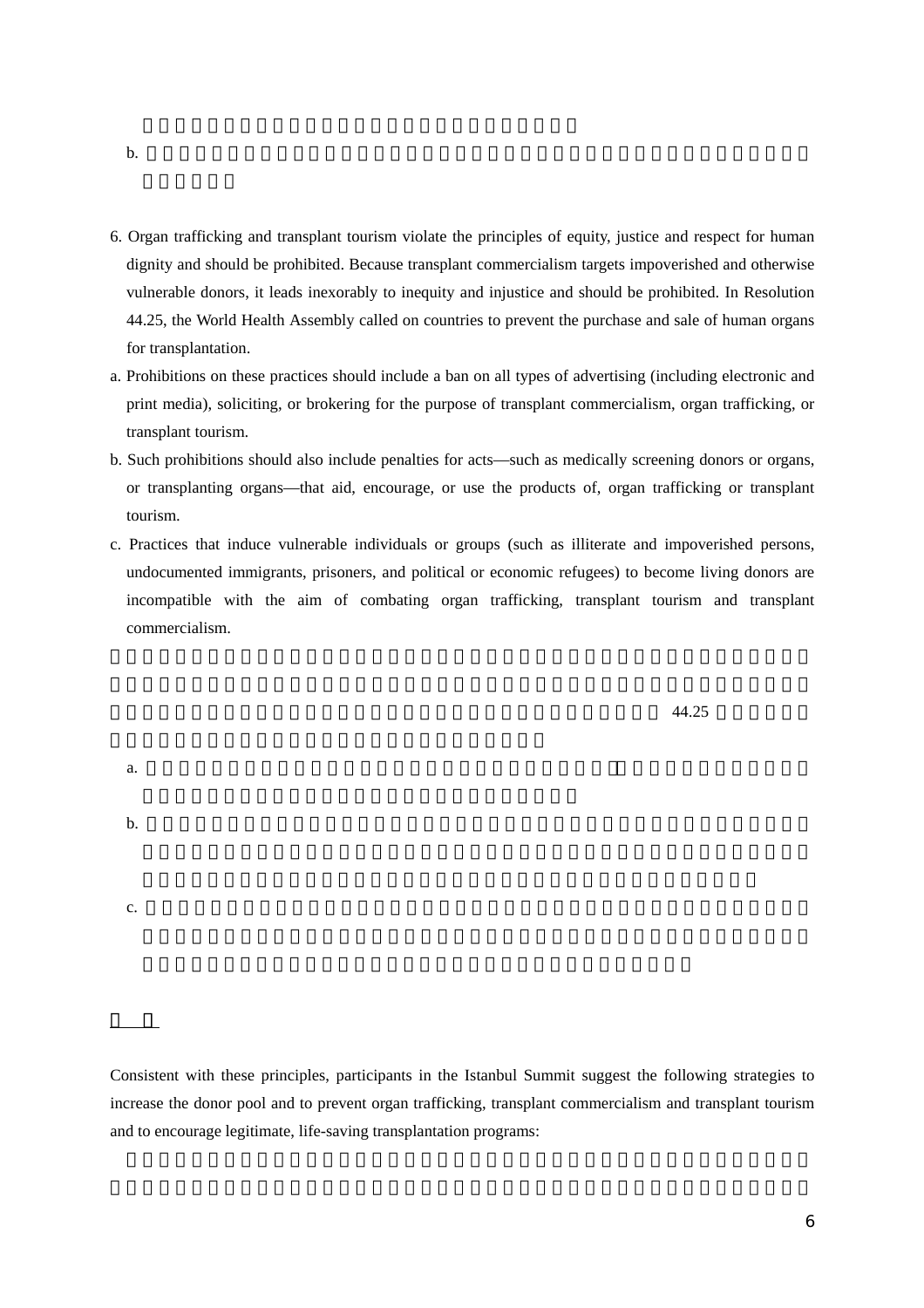## **To respond to the need to increase deceased donation:**

1. Governments, in collaboration with health care institutions, professionals, and non-governmental organizations should take appropriate actions to increase deceased organ donation. Measures should be taken to remove obstacles and disincentives to deceased organ donation.

2. In countries without established deceased organ donation or transplantation, national legislation should be enacted that would initiate deceased organ donation and create transplantation infrastructure, so as to fulfill each country's deceased donor potential.

3. In all countries in which deceased organ donation has been initiated, the therapeutic potential of deceased organ donation and transplantation should be maximized.

4. Countries with well established deceased donor transplant programs are encouraged to share information, expertise and technology with countries seeking to improve their organ donation efforts.

**To ensure the protection and safety of living donors and appropriate recognition for their heroic act while combating transplant tourism, organ trafficking and transplant commercialism:**

1. The act of donation should be regarded as heroic and honored as such by representatives of the government and civil society organizations.

2. The determination of the medical and psychosocial suitability of the living donor should be guided by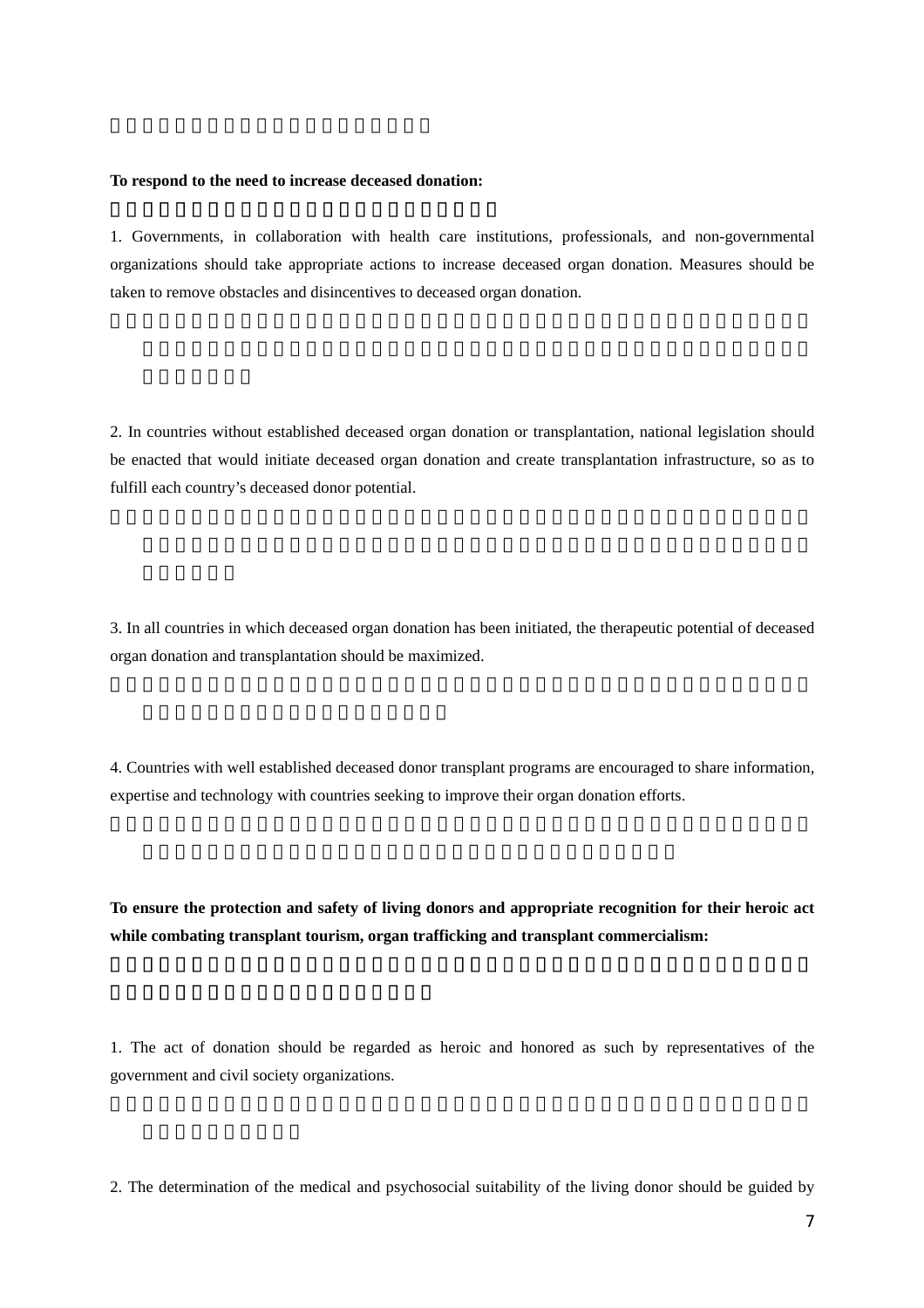the recommendations of the Amsterdam and Vancouver Forums (2-4).

a. Mechanisms for informed consent should incorporate provisions for evaluating the donor's understanding, including assessment of the psychological impact of the process;

b. All donors should undergo psychosocial evaluation by mental health professionals during screening.

 $2-4$ 

a.

b.  $\blacksquare$ 

3. The care of organ donors, including those who have been victims of organ trafficking, transplant commercialism, and transplant tourism, is a critical responsibility of all jurisdictions that sanctioned organ transplants utilizing such practices.

4. Systems and structures should ensure standardization, transparency and accountability of support for donation.

a. Mechanisms for transparency of process and follow-up should be established;

b. Informed consent should be obtained both for donation and for follow-up processes.

- 5. Provision of care includes medical and psychosocial care at the time of donation and for any short- and long-term consequences related to organ donation.
- a. In jurisdictions and countries that lack universal health insurance, the provision of disability, life, and health insurance related to the donation event is a necessary requirement in providing care for the donor;
- b. In those jurisdictions that have universal health insurance, governmental services should ensure donors have access to appropriate medical care related to the donation event;
- c. Health and/or life insurance coverage and employment opportunities of persons who donate organs should not be compromised;
- d. All donors should be offered psychosocial services as a standard component of follow-up;
- e. In the event of organ failure in the donor, the donor should receive:
- i. Supportive medical care, including dialysis for those with renal failure, and

a.  $\alpha$ 

b.  $\blacksquare$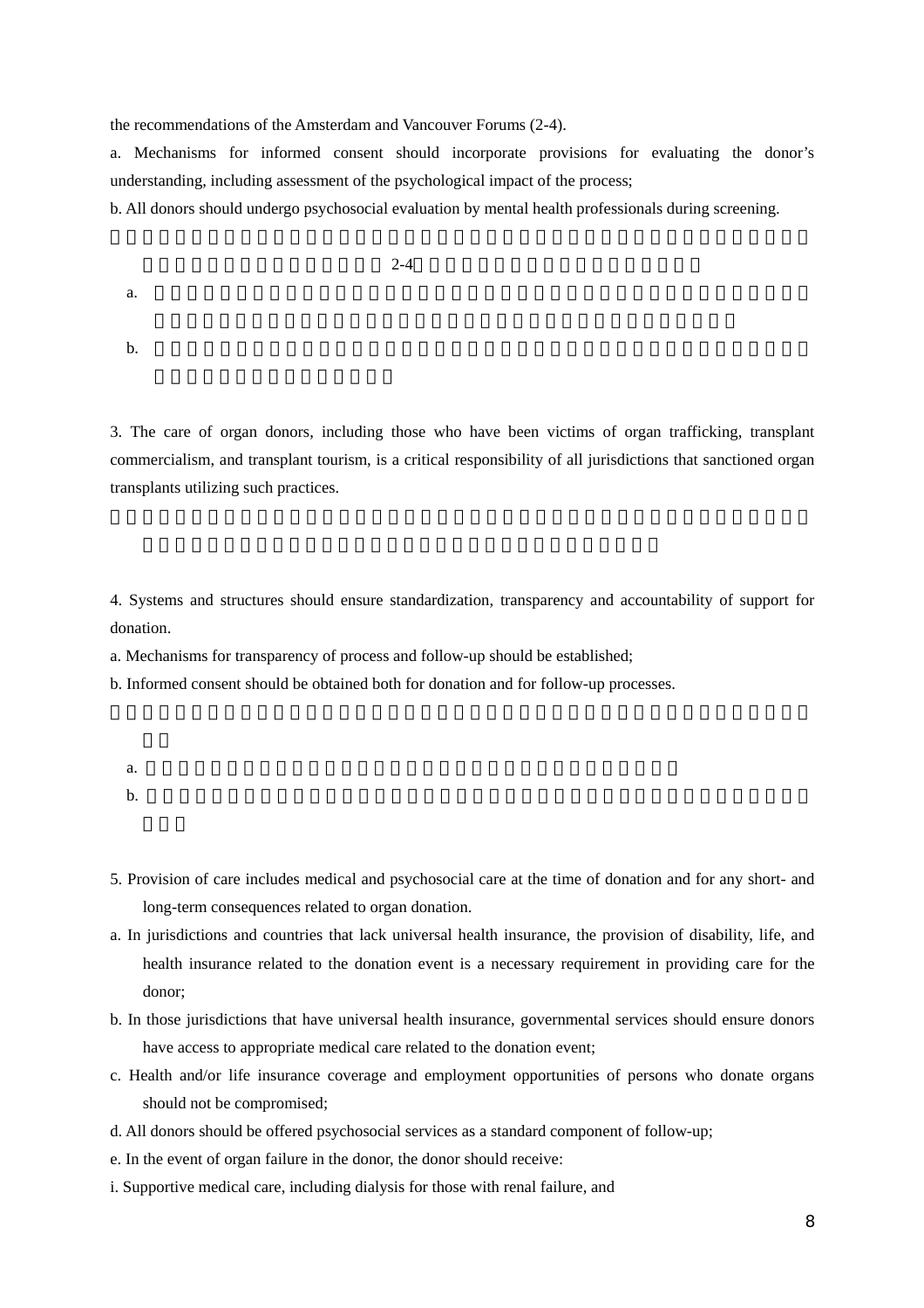- ii. Priority for access to transplantation, integrated into existing allocation rules as they apply to either living or deceased organ transplantation.
- a. b. executive that the contract  $\mathbf{R}$  is the contract of  $\mathbf{R}$ c.  $\blacksquare$ d.  $\blacksquare$ e. i.  $i$ .  $k$ ii.  $\mathbf{r}$
- 6. Comprehensive reimbursement of the actual, documented costs of donating an organ does not constitute a payment for an organ, but is rather part of the legitimate costs of treating the recipient.
- a. Such cost-reimbursement would usually be made by the party responsible for the costs of treating the transplant recipient (such as a government health department or a health insurer);
- b. Relevant costs and expenses should be calculated and administered using transparent methodology, consistent with national norms;
- c. Reimbursement of approved costs should be made directly to the party supplying the service (such as to the hospital that provided the donor's medical care);
- d. Reimbursement of the donor's lost income and out-of-pockets expenses should be administered by the agency handling the transplant rather than paid directly from the recipient to the donor.
	- a.  $\alpha$ . b. 関連する費用と支払いについては、国の規範に一致した形で、透明性の高い方法によって算 c.
	- $d.$
- 7. Legitimate expenses that may be reimbursed when documented include:
- a. the cost of any medical and psychological evaluations of potential living donors who are excluded from donation (e.g., because of medical or immunologic issues discovered during the evaluation process);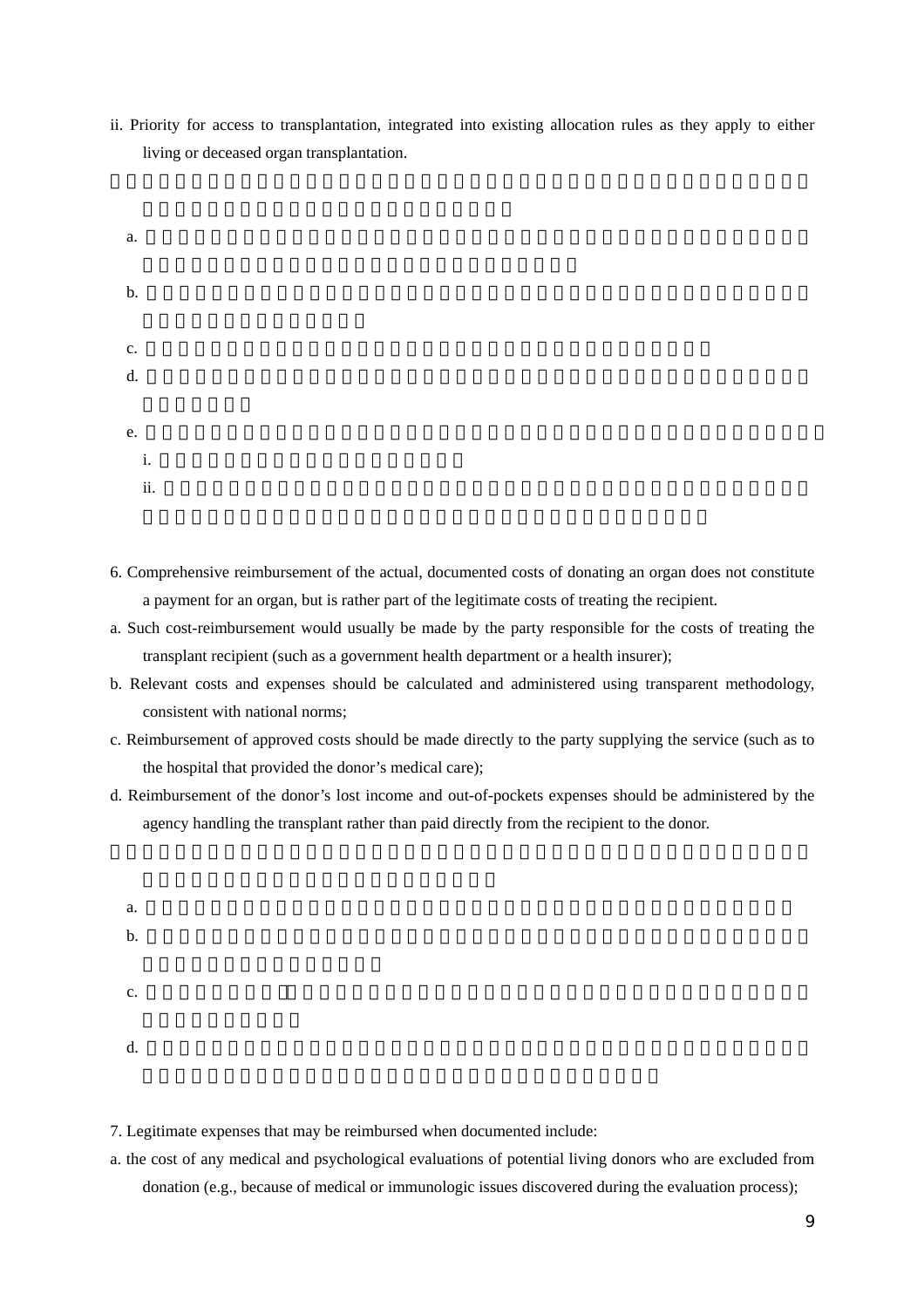- b. costs incurred in arranging and effecting the pre-, peri- and post-operative phases of the donation process (e.g., long-distance telephone calls, travel, accommodation and subsistence expenses);
- c. medical expenses incurred for post-discharge care of the donor;

c.

d. lost income in relation to donation (consistent with national norms).

a.

b.  $\blacksquare$ 

d.  $\blacksquare$